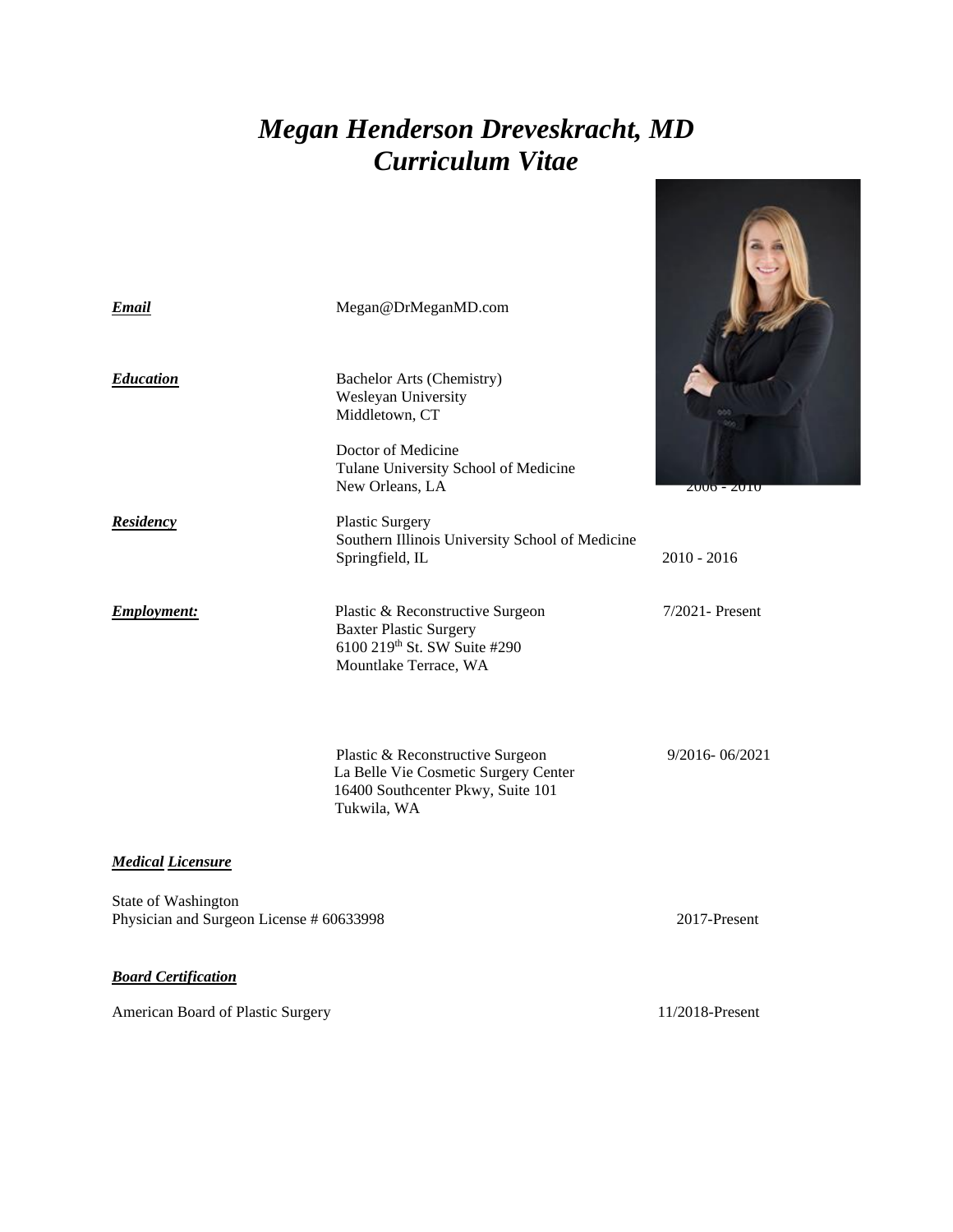*Hospital Affiliations:* 

| St. Anne Hospital<br>Burien, WA | 2017 - Present |
|---------------------------------|----------------|
| Swedish Edmonds.<br>Edmonds, WA | 2020-Present   |

### *Professional Memberships*

Alpha Omega Alpha (AOA) Honor Medical Society at Tulane University School of Medicine Washington Society of Plastic Surgeons- 2017 to Present American Society of Plastic Surgeons– 2018- Present

#### *Committees*

2011-2013 Memorial Medical Center, Quality Control Committee —Resident Liaison

#### *Continuing Medical Education*

| Dec  | 2010 | Principles of Wound Healing & Hyperbaric Medicine, National Institute of Healing---Columbus,<br><b>OH</b> |  |
|------|------|-----------------------------------------------------------------------------------------------------------|--|
| Sept | 2011 | Midwestern Region Burn Conference — Rapid City, Iowa                                                      |  |
| May  | 2012 | Midwestern Association of Plastic Surgery — Chicago, IL                                                   |  |
| May  | 2013 | Plastic Surgery Research Council — Santa Monica, CA                                                       |  |
| May  | 2014 | American Society for Surgery of the Hand—Austin, TX                                                       |  |
| Oct  | 2014 | American Society of Plastic Surgeons Wrist Course—Chicago, IL                                             |  |
| Sept | 2015 | American Society for Surgery of the Hand ---Seattle, WA                                                   |  |
| Oct  | 2015 | Biomet Advanced Craniofacial Trauma Course---Minneapolis, MN                                              |  |
| Feb  | 2017 | USPATH Surgeons Meeting ---Los Angeles, CA                                                                |  |
| Aug  | 2017 | Gender Odyssey Meeting---Seattle, WA                                                                      |  |
| Jun  | 2018 | Gender Odyssey Conference--- Pasadena, CA                                                                 |  |
| Oct  | 2019 | American Society of Plastic Surgeons: The Meeting 2019—San Diego, CA                                      |  |
| Oct  | 2020 | American Society of Plastic Surgeons: The Meeting 2020 – Virtual                                          |  |
| Feb  | 2021 | Women in Plastic Surgery Enrichment Retreat—Virtual                                                       |  |
| Mar  | 2021 | Practice Innovations—Virtual                                                                              |  |
| Mar  | 2021 | American Society of Plastic Surgeons: Spring Meeting 2021—Virtual                                         |  |

# *Volunteer Experience*

- 2006 Habitat For Humanity —New Orleans, Louisiana
- 2006 Bridge House Non-Profit Substance Abuse Treatment Center —New Orleans, Louisiana
- 2007 No AIDS Task Force —New Orleans, Louisiana
- 2008 Bridge House Non-Profit Substance Abuse Treatment Center —New Orleans, Louisiana
- 2008 No AIDS Task Force —New Orleans, Louisiana
- 2010 Habitat For Humanity —New Orleans, Louisiana
- 2011 International Education of HIV/AIDS, through Tulane University School of Public Health Thailand/Vietnam
- 2016 Operation Smile---South Cotabato, Phillippines. Resident Surgeon. http://tdn.com/news/local/longviewsurgeon-returns-to-state-after-operation-smile/article\_13d6b826-aa5e-5a90-a4fe-80b73c8c0e40.html

#### *Regional Presentations*

Apr 2009 Supraclavicular Artery island flap Innervation: Anatomical studies and Clinical Implications.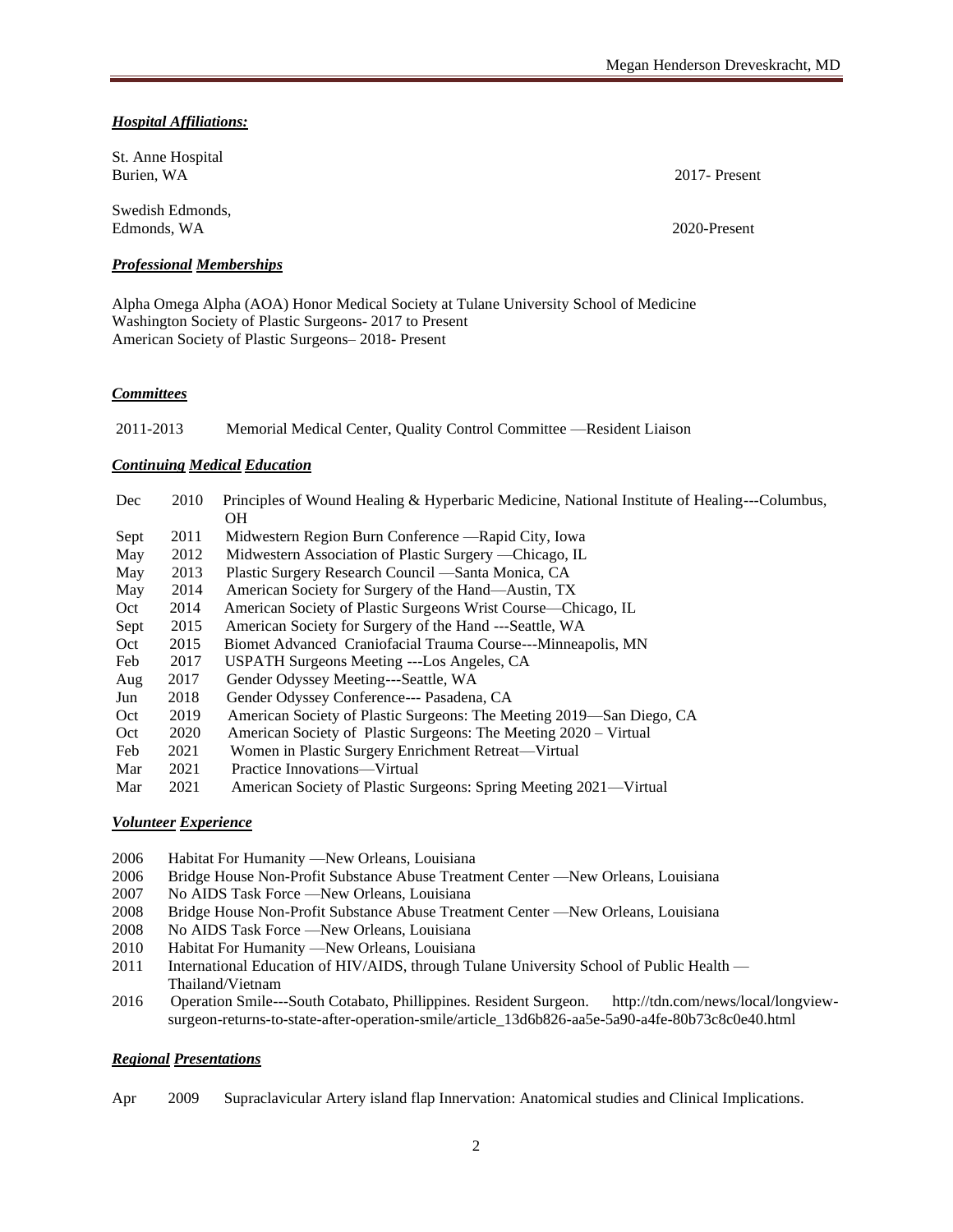Grand Rounds presentation, MD Anderson Cancer Center, Houston TX

- May 2011 Multi-Drug Resistant Acinetobacter in a Burn Intensive Care Unit: Epidemiology, Progression, and Containment protocols. Southern Illinois University Department of Surgery Resident Research Day, Springfield, IL
- Jun 2011 Multi-Drug Resistant Acinetobacter in a Burn Intensive Care Unit: Epidemiology, Progression, and Containment protocol. Midwestern Association of Plastic Surgery, Chicago, IL
- Sep 2011 Multi-Drug Resistant Acinetobacter in a Burn Intensive Care Unit: Epidemiology, Progression, and Containment protocols. Midwestern Burn Society
- May 2014 The Role of Botox in Prevention of Neuroma Formation. SIU Department of Surgery Resident Research Day, Springfield, IL

#### *National Presentations*

Jan 2015 Targeted Muscle Reinnervation after Transhumoral Amputation During Initial Hospitalization. American Association for Peripheral Nerve, Paradise Island, Bahamas

#### *Published Manuscripts*

- 1. **Henderson MM**, Chiu ES, Jaffer AS. A Simple Approach of Tubularizing the Supraclavicular Flap for Circumferential Pharyngoesophageal Defects. Plastic and Reconstructive Surgery. 126(1):28e-29e, July 2010.
- 2. Sands TT, Martin JB, Simms E, **Henderson MM**, Friedlander PL, Chiu ES. Supraclavicular Artery Island Flap Innervation: Anatomical Studies and Clinical Implications. Journal of Plastic, Reconstructive & Aesthetic surgery. 65(1):68-71, January 2012.
- 3. Hegge T, **Henderson M**, Amalfi A, Bueno RA, Neumeister MW. Scar Contractures of the Hand: Book chapter: Clinics in Plastic Surgery: Functional Hand reconstruction. Scar Contractures of the Hand. Functional Hand Reconstruction: Clinics in Plastic Surgery. 38(4):591-606, October 2011.
- 4. **Henderson, Megan M**.; Neumeister, Michael W.; Bueno, Reuben A. Jr. Hand Tumors: I. Skin and Soft-Tissue Tumors of the Hand. Plastic & Reconstructive Surgery. 133(2):1543-1643, February 2014.
- 5. **Henderson, Megan M**.; Neumeister, Michael W.; Bueno, Reuben A. Jr. Hand Tumors: II. Benign and Malignant Bone Tumors of the Hand. Plastic & Reconstructive Surgery. 133(6):814e-821e, June 2014.
- 6. **Henderson M**, Bueno RA Jr. Case Report: Evaluation and Management of Symptomatic Soft Tissue Mass of the Hand. www.psenetwork.org. March, 2014.

#### *Research Interests*

- 1. **Henderson MM,** Bueno RA Jr. The Management of Treadmill-Induced Pediatric Hand Burns. Submitted to Journal of Hand Surgery August 2014.
- 2. **Henderson MM**, Neumeister MW, Bueno RA Jr. Targeted Muscle Reinnervation after Transhumoral Amputation during initial Hospitalization. Accepted for presentation to American Association for Peripheral Nerve Annual meeting, January 2015.